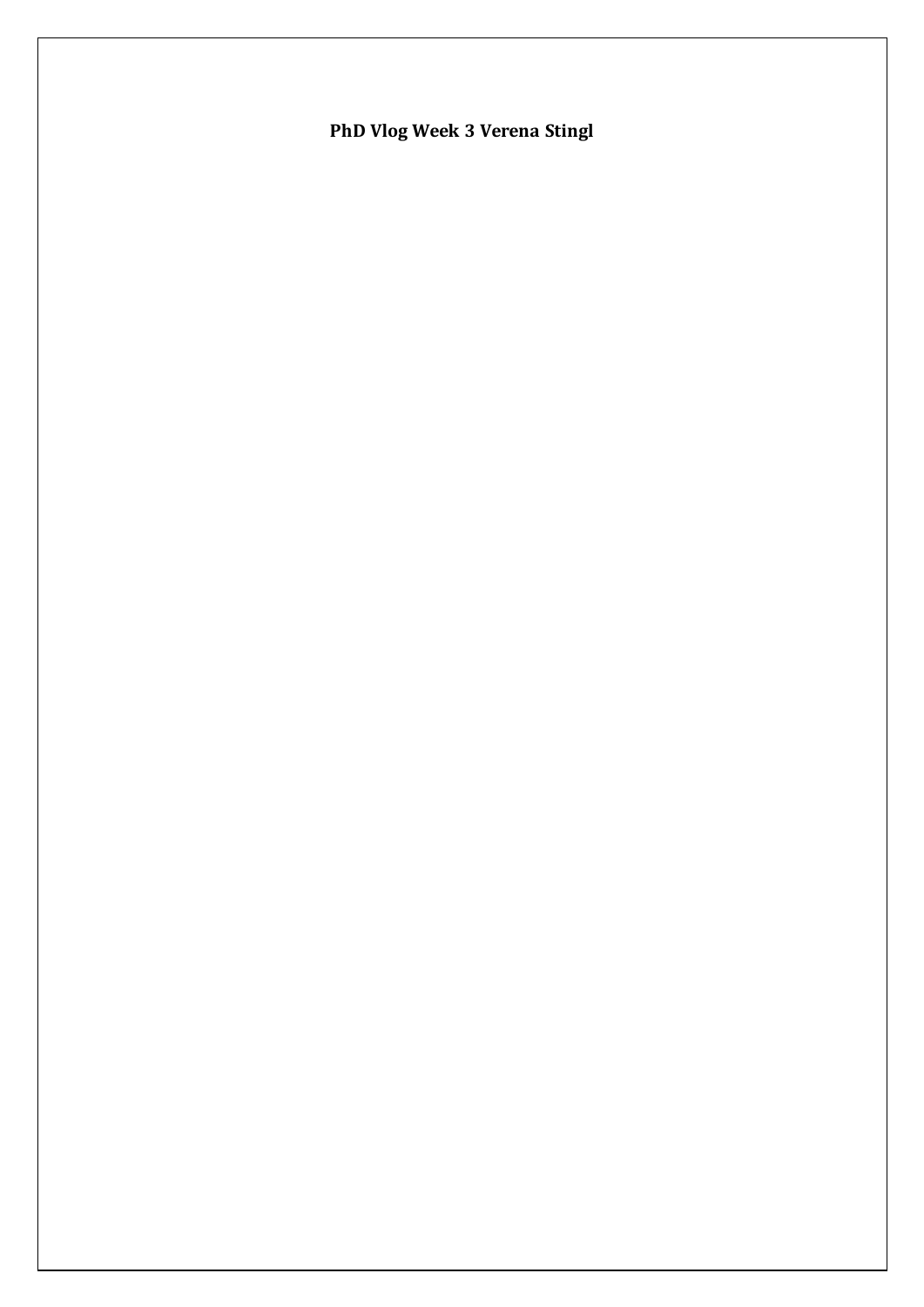| <b>TIME</b> | <b>SPEAKER</b> | <b>DIALOGUE</b>                                                                                                                                                                                                                                                                                                                                                                                                                                                                                                                     |
|-------------|----------------|-------------------------------------------------------------------------------------------------------------------------------------------------------------------------------------------------------------------------------------------------------------------------------------------------------------------------------------------------------------------------------------------------------------------------------------------------------------------------------------------------------------------------------------|
| 0:00:06     | Verena Stingl  | Hello again, this is already the third week of<br>my video blog and things have finally come<br>back to normal for me. So I spent the whole<br>week here back in my office at my carded<br>desk getting a lot of writing done. So what<br>I've been up to was first of all that I'm<br>working together with a visiting PhD from<br>Germany on a conference article that we're<br>going to submit probably next week so that<br>was quite a lot of fun. The more bore writing<br>was write-ups for                                  |
| 0:00:36     |                | course assignments, so I still had to hand<br>them in but now everything is done and<br>hopefully this means no more courses for the<br>rest of my PhD and full focus on research.<br>Third part I've been working on was the<br>update of my study plan and I will tell you a<br>bit about that in just a minute. And finally,<br>I've been working on preparing my yet<br>another external stay, so I'm planning to go<br>to South Korea next spring to research the<br>impact of culture on risk management on the<br>way how we |
| 0:01:06     |                | talk and communicate risks. So I have to<br>find there a lot of interview partners of local<br>practitioners and this means I've been<br>writing a lot of emails, spending some time<br>on Skype to actually get that going. So this is<br>what I've been doing but I promised you to<br>tell you a little bit more about what it's like to<br>setup your PhD once you're here. So the very<br>first thing you have to do when you come<br>here is actually to draft a study plan.                                                  |
| 0:01:36     | On Screen      | Screenshot - Microsoft Document - typing up<br>document.                                                                                                                                                                                                                                                                                                                                                                                                                                                                            |
| 0:01:37     | Verena Stingl  | So what you're going to do there is not only<br>to draft a research proposal with your<br>research questions, the methodology you're                                                                                                                                                                                                                                                                                                                                                                                                |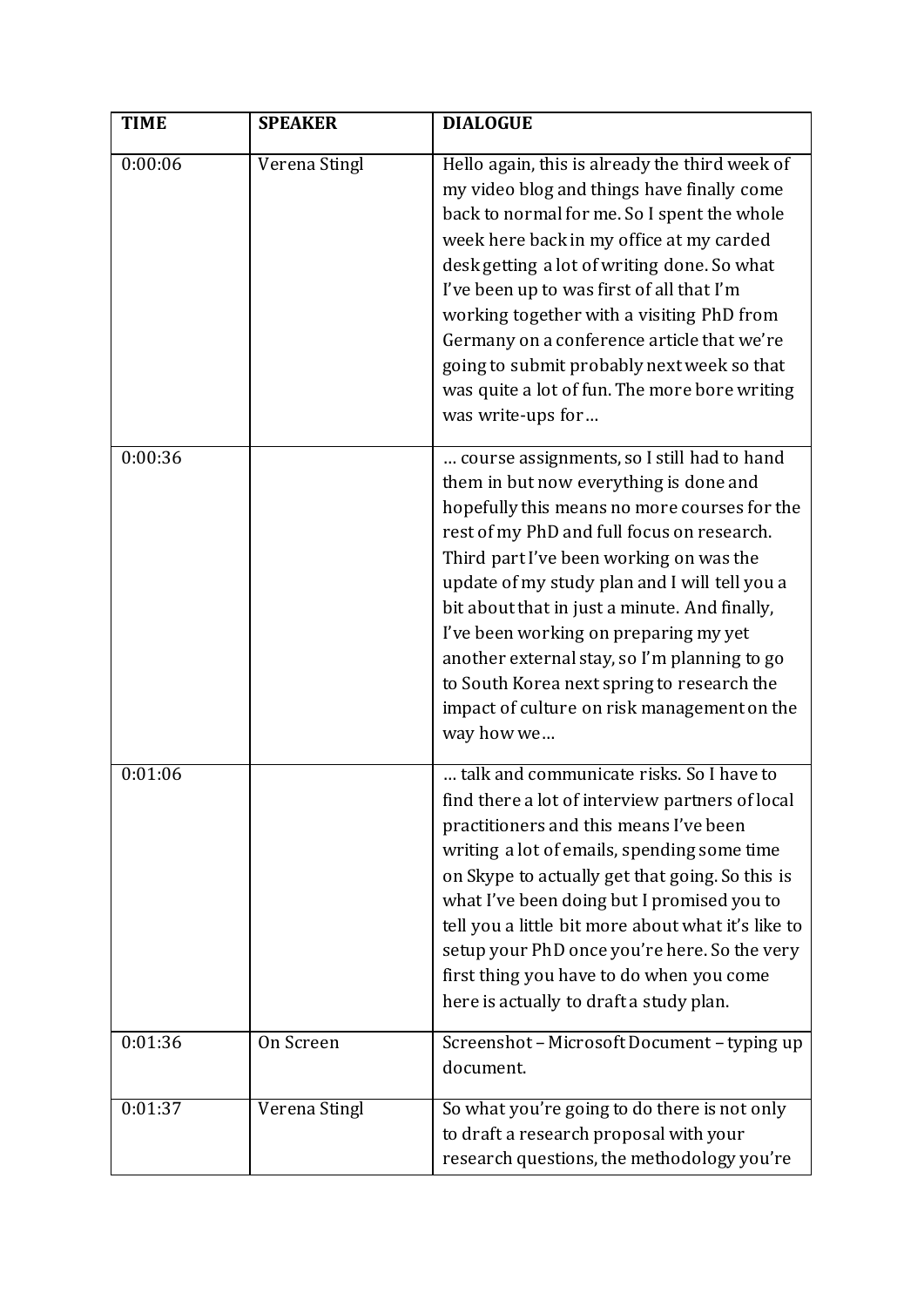|         | going to use, the theory behind it but also                                             |
|---------|-----------------------------------------------------------------------------------------|
|         | include more aspects that will guide your                                               |
|         | PhD like which courses are you going to                                                 |
|         | take? Where do you want to go for your                                                  |
|         | external stay? What kind of topic? What kind                                            |
|         | of collaborator are you looking for? In some                                            |
|         | cases, this might be predefined through the                                             |
|         | position that you applied for but for instance,                                         |
|         | in my case, this is something that I just have                                          |
|         | to develop during my PhD.                                                               |
|         |                                                                                         |
| 0:02:07 | And you also have to provide a schedule so                                              |
|         | that you can prove that you thought it                                                  |
|         | through, that it's also feasible actually what                                          |
|         | you want to do, and also you have to put in                                             |
|         | your compulsory work. So there is of course                                             |
|         | a little bit of teaching that you have to put in                                        |
|         | there. It was a little bit of administrative                                            |
|         | work, so you have also to put that in there,                                            |
|         | but you actually have to make sure that it's as                                         |
|         | little as possible. So actually my first                                                |
|         | submission of a study plan was rejected                                                 |
|         | because I had too many hours in there.                                                  |
| 0:02:37 |                                                                                         |
|         | So I had to reduce that. So that is your study                                          |
|         | plan. What you also put in there is how your<br>supervision is going to be like. So the |
|         | supervision here is actually very well                                                  |
|         |                                                                                         |
|         | organised. Usually the professors have just<br>somewhere between one to maximum five    |
|         | PhD students, although five is really very                                              |
|         | rare case, so you will get a lot of good and                                            |
|         | direct supervision. For instance, I sit down                                            |
|         | with my supervisor almost each week,                                                    |
|         | sometimes even more often, to work                                                      |
|         | together to really research together.                                                   |
|         |                                                                                         |
| 0:03:07 | I also have co-supervisors onsite with which                                            |
|         | I'm meeting like once a month roughly. So it's                                          |
|         | really made sure that you get a lot of direct                                           |
|         | feedback, that I get a lot of opportunity to                                            |
|         | discuss your topics, and it's not so much that                                          |
|         | they tell you what to do but they are your                                              |
|         | sparing partners in developing your ideas                                               |